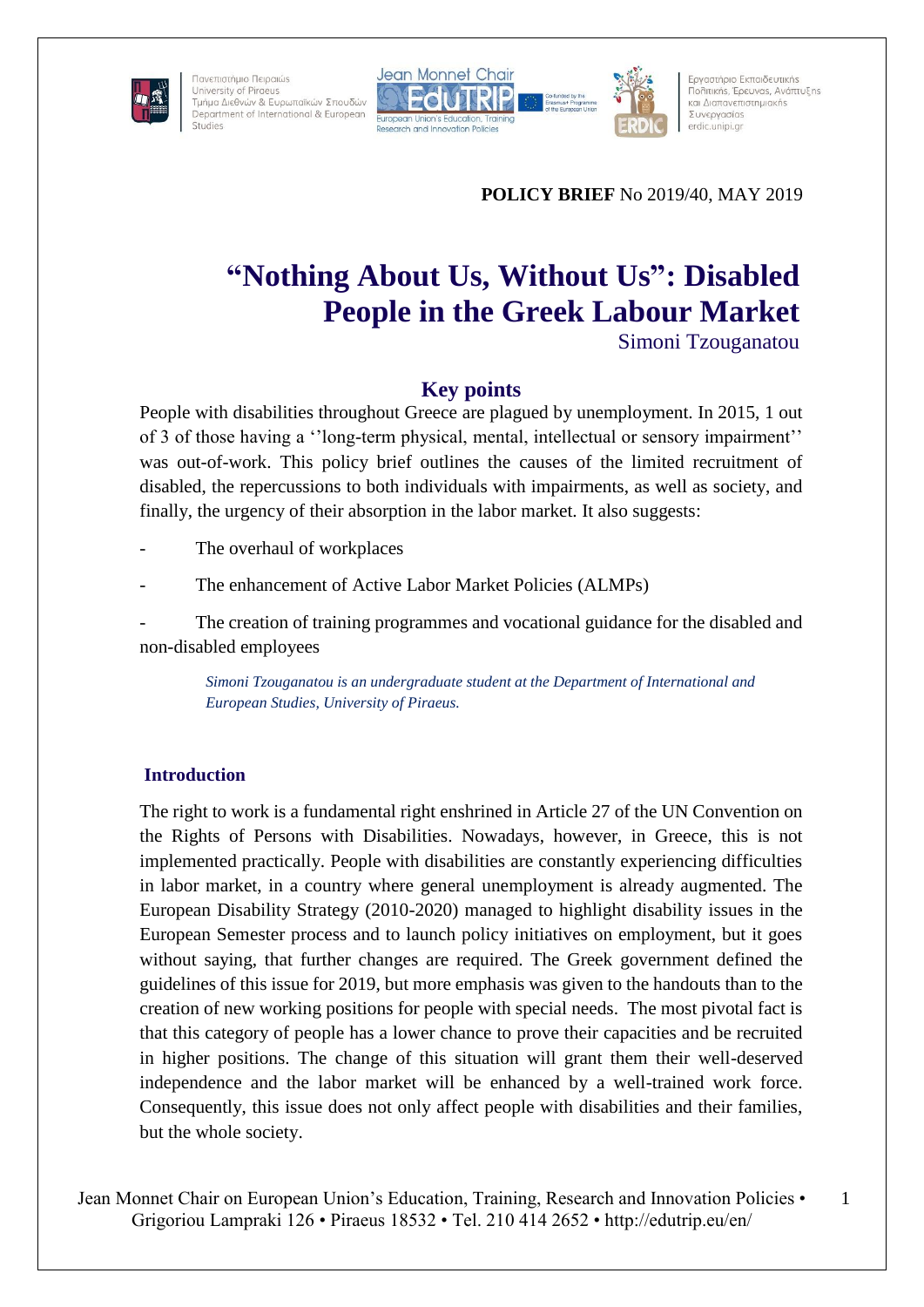





Εργαστήριο Εκπαιδευτικής Πολιτικής, Έρευνας, Ανάπτυξης και Διαπανεπιστημιακής Συνεργασίας erdic.unipi.gr

2

## **Evidence & Analysis**

#### The reasons behind the unemployment of the disabled

Inadequate education. According to the statistical table below, there is a huge disparity between people with disabilities and non-disabled in tertiary education. Only 28,7% of people with impairments complete their university studies, while on the contrary, the nondisabled are cited in a percentage of 42,6%. It is noteworthy, that even though entrance in tertiary education is provided to them without exams at a 5% quota of placements, only 1,340 students with disabilities entered university in 2016-2017, while there were 3,572 places available. Lack of parallel support and integration classes from specialized teaching stuff combined with the difficult access in the school area, create the notion that they are not welcomed in the educational field. Thus, their absorption to the workforce is considered unapproachable.



## Source: EUSILC UDB 2015 – (October 2017)

Stolidity and unawareness of fundamental rights. Still today, many disabled and nondisabled Greek citizens are not familiar with the rights of this special section. Employers and enterprises take advantage of this, by not hiring disabled people or hiring them only for blue-collar occupations and part-time jobs with lower incentives. The problem becomes more severe when the person with an impairment is not seeking for a work position at all. This can be explained by the dependency of disabled people on the allowances given by the state. Similarly, the Greek government prefers this passive measure instead of an active system that will create more working positions and provide the necessary support in the field.

Prejudices and misconceptions by the employers. In European and national legislation, the right of equal employment opportunities for the disabled is legally protected. However, most employers regard people with impairments as incapables of handling the load of work and they fear that they might be self-injured in the workplace. Additionally,

```
Jean Monnet Chair on European Union's Education, Training, Research and Innovation Policies •
Grigoriou Lampraki 126 • Piraeus 18532 • Tel. 210 414 2652 • http://edutrip.eu/en/
```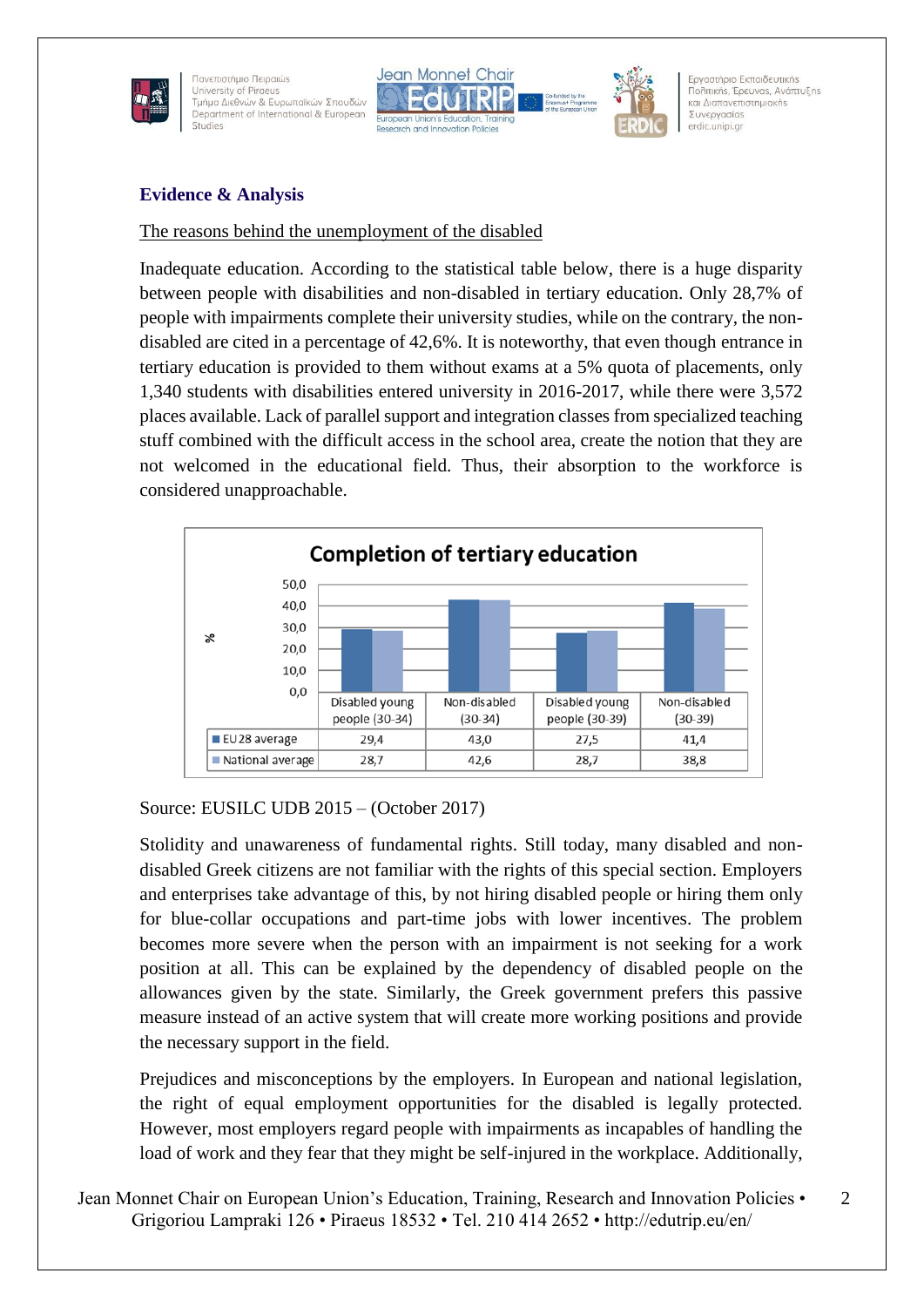





Εργαστήριο Εκπαιδευτικής Πολιτικής, Έρευνας, Ανάπτυξης και Διαπανεπιστημιακής Συνεργασίας erdic.unipi.gr

they do not hire them, even though they have the qualifications, considering that the creation of an accessible workplace is high-cost. This tactic is opposed to Article 27 of the UNCRPD concerning the reasonable accommodation in the work area. Finally, although it is referred in Greek legislature that those with 50% level of impairment have the right to be placed in public sector, measures concerning the private sector are not reported thoroughly.

The implications of this key issue

To the disabled people

Working age adults with disabilities are the first to face directly the repercussions of unemployment. The most apparent of these consequences is poverty and social exclusion. According to the statistical table below, 1 out of 2 disabled people, at the age of 16 to 64, is at the risk of poverty throughout Greece. This percentage is higher in comparison to those who are not disabled , as well as, the average of the EU-28.

Additionally, the feeling of isolation and marginalization of these people due to the lack of work, is also reflected to their personal relations. What is more, disabled people face pay inequities and are often occupied with an underemployed job which is irrelevant to their skills or expectations. With this way, they become introverted and financially dependent on their families and the governmental policies.



Source: EUSILC UDB 2015 (October 2017)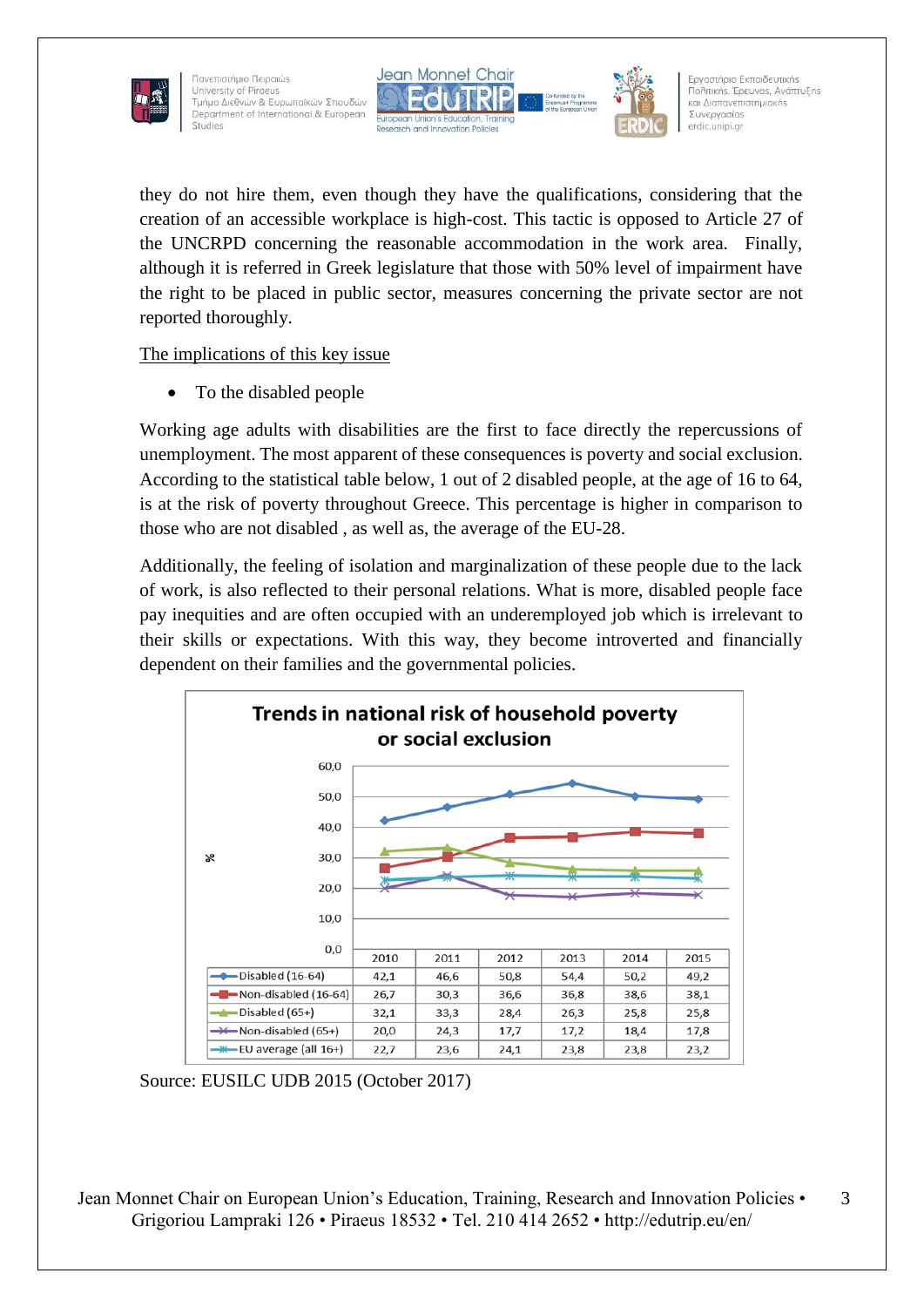





Εργαστήριο Εκπαιδευτικής Πολιτικής, Έρευνας, Ανάπτυξης και Διαπανεπιστημιακής Συνεργασίας erdic.unipi.gr

To the society

The multiple disadvantages that these people face, affect society too. This can be mainly explained with financial terms, as the unemployment of this wide subpopulation causes a wastage of the country's productive forces and concurrently leads to the reduction of public spending power.

Moreover, government's budget is constantly burdening by the unemployment benefits and as a result higher taxes are imposed. These allowances are necessary for people with disabilities, but simultaneously, they must not substitute working positions. A society that promotes inequalities in the workplace leads to its degradation and creates the sentiment of unreliability and irresponsibility to its citizens.

## The lost contribution of disabled people

It is urgent for people with disabilities to be considered as potential members of the workforce, because, having a job that will coincide on their qualities, will assist them integrate into other social fields, such as the politics. Similarly, employment has a social and physiological value, that will aid people with impairments gain their independence, enhance their self-esteem and strengthen their personal relations. In the long term, the indicator of social prosperity will be enhanced. In this way, their buying power will augment as they will be no longer economically dependent on their families or the state. Finally, if society utilizes all the available workforce, levels of unemployment will decrease, economy will boost and equality and justice will eventuate.

## **Recommendations**

1) The most significant limiting factor for the disabled, in their effort to find a job, is the absence of reasonable accommodation in the workplace. It is critical that alterations should be made at two levels:

a) Physical environment. According to Greek legislature, employers are obliged to proceed to all the necessary overhauls in order to make the workplace more accessible, as long as they do not aggravate their financial situation disproportionately. For this reason, Greek government needs to fund private companies that hire people with disabilities. These companies need to install ramps in the entrances and the exits of buildings, lifts in every floor and wide corridors for their easy transfer. Inter alia, parking spots and accessible toilet facilities are also important in the business premises.

b) Working methods. For people with impairments, assistive technology is required in the workplace, so as to develop their full potentials. More specifically, companies need to install braille terminals, screen readers, sign language apps and assistive listening devices. For those who are handicapped, wheelchairs and transfer devices are necessary for their

Jean Monnet Chair on European Union's Education, Training, Research and Innovation Policies • Grigoriou Lampraki 126 • Piraeus 18532 • Tel. 210 414 2652 • http://edutrip.eu/en/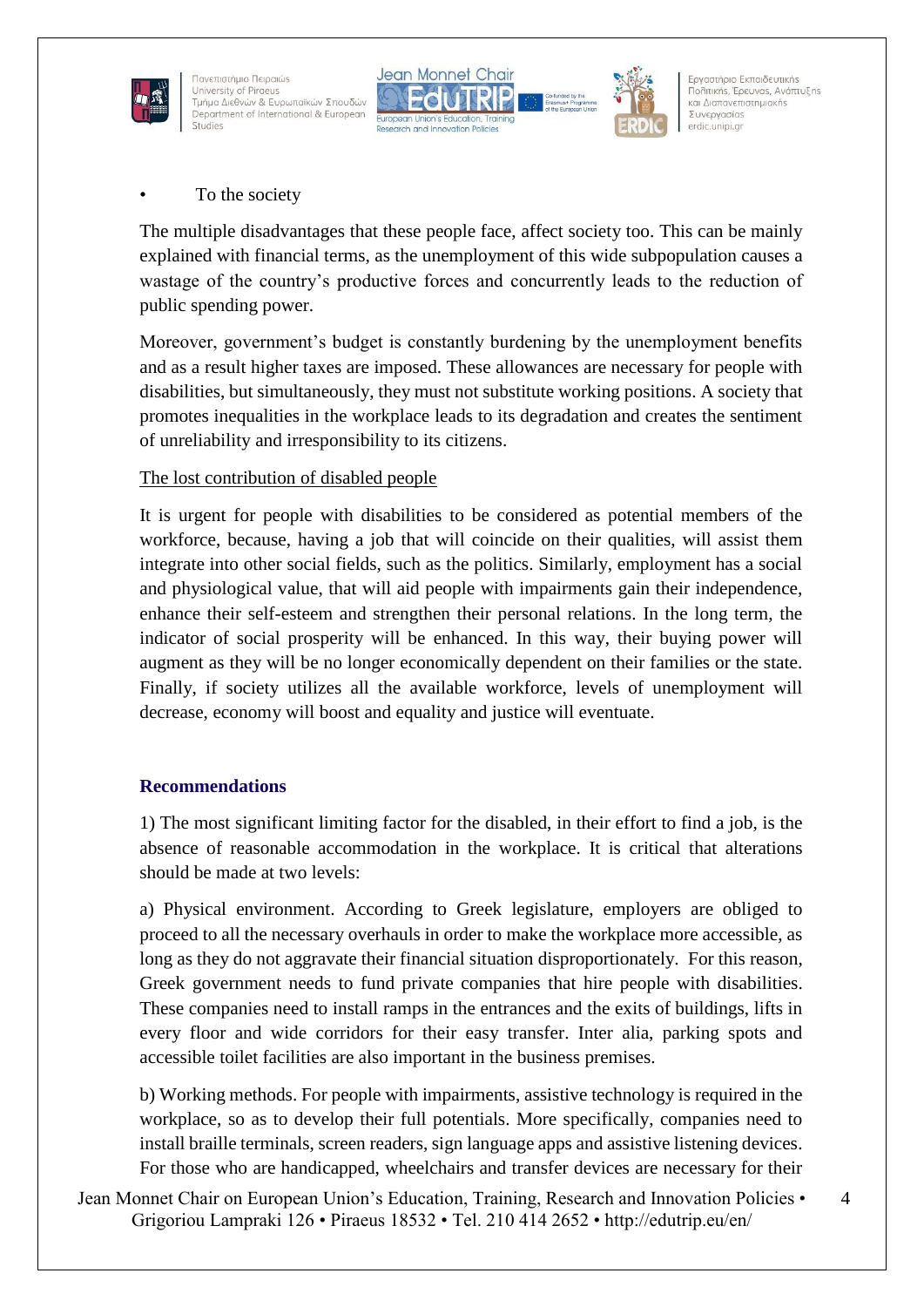





Εργαστήριο Εκπαιδευτικής Πολιτικής, Έρευνας, Ανάπτυξης και Διαπανεπιστημιακής Συνεργασίας erdic.unipi.gr

easy access in the workplace. Apart from that, employers could utilize physical activities and create relaxation rooms to make work a more comfortable and friendly environment.

2) Mass unemployment of the disabled in Greece was a result of the recession and the consequent ineffectiveness of OAED to support those job-seekers find work. This situation could be ameliorated by ALMPs (Active Labor Market Policies).

The goal of ALMPs is to aid the unemployed find work, to create job vacancies and to invest on adult learning schemes, apprenticeships and vocational education, that are necessary tools for the disabled, due to the competitiveness of the labour market. They also help people with impairments prepare their CV and assist them in their job interviews.

However, according to statistics from 2015, Greece's expenditure on ALMPs was only 0,04 of the national GDP, which sets the country at the bottommost place in comparison with the other members of OECD. Therefore, instead of disbursing the funds of EUROFOUND for the unemployment benefits, the Greek government could use them for the enhancement of ALMPs by making them more approachable to people with disabilities. By overhauling ALMPs in a cost-effective way, the participation of disabled people in these special programmes will increase and long-term employability will improve.

3) Vocational orientation from specialized staff with programmes adapted to the needs of the disabled are required, as it is ordered by European Social Charter and the UNCRPD. The vocational guidance needs to be free of charge in order to improve their occupational and social skills. Before their recruitment, it would be wise for the disabled to go through evaluation programmes, that will define their working ability.

Training programmes should be accessible to managers of the enterprises and all the other employees, so as to learn how to cooperate with disabled people and especially, how to manage a case of emergency. Employers have to show impartiality among the employees without using any form of clemency or discrimination in order to help the disabled strive even more. Enterprises could cooperate with organizations such as ESAEA, so as to learn which practices are ideal for the disabled. In case of encroachment of their rights, the intervention of the Greek Ombudsman is essential.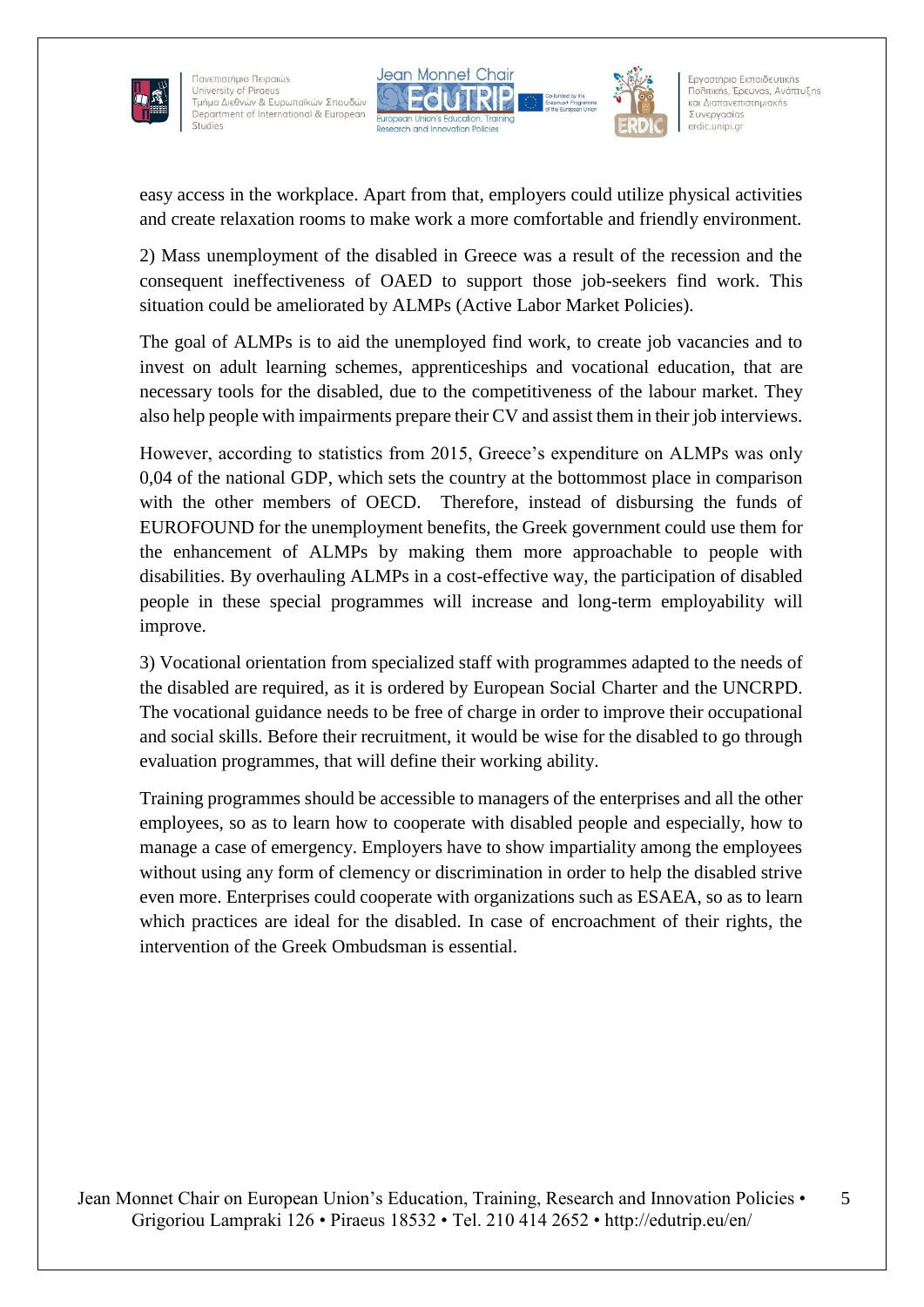





Εργαστήριο Εκπαιδευτικής Πολιτικής, Έρευνας, Ανάπτυξης και Διαπανεπιστημιακής Συνεργασίας erdic.unipi.gr

### **References**

Article 1 - Purpose | United Nations Enable

( [https://www.un.org/development/desa/disabilities/convention-on-the-rights-of-persons](https://www.un.org/development/desa/disabilities/convention-on-the-rights-of-persons-with-disabilities/article-1-purpose.html)[with-disabilities/article-1-purpose.html\)](https://www.un.org/development/desa/disabilities/convention-on-the-rights-of-persons-with-disabilities/article-1-purpose.html)

Article 27 - Work and employment | United Nations Enable. [\(https://www.un.org/development/desa/disabilities/convention-on-the-rights-of-persons](https://www.un.org/development/desa/disabilities/convention-on-the-rights-of-persons-with-disabilities/article-27-work-and-employment.html)[with-disabilities/article-27-work-and-employment.html\)](https://www.un.org/development/desa/disabilities/convention-on-the-rights-of-persons-with-disabilities/article-27-work-and-employment.html)

Interventions of the Ministry of Labor supporting in practice the rights of Persons with Disabilities |Greek Government ( [https://government.gov.gr/paremvasis-tou-ipourgiou](https://government.gov.gr/paremvasis-tou-ipourgiou-ergasias-pou-stirizon-emprakta-ta-dikeomata-ton-atomon-me-anapiria/)[ergasias-pou-stirizon-emprakta-ta-dikeomata-ton-atomon-me-anapiria/](https://government.gov.gr/paremvasis-tou-ipourgiou-ergasias-pou-stirizon-emprakta-ta-dikeomata-ton-atomon-me-anapiria/) )

L. 3994/2009 [\(https://www.e-nomothesia.gr/kat-ekpaideuse/tritobathmia-ekpaideuse/n-](https://www.e-nomothesia.gr/kat-ekpaideuse/tritobathmia-ekpaideuse/n-3794-2009.html)[3794-2009.html\)](https://www.e-nomothesia.gr/kat-ekpaideuse/tritobathmia-ekpaideuse/n-3794-2009.html)

The Employment Equality Directive ,Europaeu 2019 [\(http://www.europarl.europa.eu/RegData/etudes/STUD/2016/536346/EPRS\\_STU\(2016\)](http://www.europarl.europa.eu/RegData/etudes/STUD/2016/536346/EPRS_STU(2016)536346_EN.pdf) [536346\\_EN.pdf\)](http://www.europarl.europa.eu/RegData/etudes/STUD/2016/536346/EPRS_STU(2016)536346_EN.pdf)

EUR-Lex - 31986H0379 - EN - EUR-Lex. 2019

[\(https://eur-lex.europa.eu/legal-content/EN/TXT/?uri=CELEX%3A31986H0379\)](https://eur-lex.europa.eu/legal-content/EN/TXT/?uri=CELEX%3A31986H0379)

EUR-Lex - 31999Y0702(01) - EN - EUR-Lex. 2019

[\(https://eur-lex.europa.eu/legal](https://eur-lex.europa.eu/legal-content/EN/TXT/?uri=CELEX%3A31999Y0702%2801%29)[content/EN/TXT/?uri=CELEX%3A31999Y0702%2801%29\)](https://eur-lex.europa.eu/legal-content/EN/TXT/?uri=CELEX%3A31999Y0702%2801%29)

L. 4074/2012. 2019. [\(http://www.publicrevenue.gr/elib/view?d=/gr/act/2012/4074/\)](http://www.publicrevenue.gr/elib/view?d=/gr/act/2012/4074/)

L. 4440/2016. 2019 ( [https://www.e-nomothesia.gr/law-news/nomos-4440-2016-neo](https://www.e-nomothesia.gr/law-news/nomos-4440-2016-neo-sustema-kinetikotetas.html)[sustema-kinetikotetas.html\)](https://www.e-nomothesia.gr/law-news/nomos-4440-2016-neo-sustema-kinetikotetas.html)

Hellenic Statistical Authority. 2017. Risk of Poverty 2016 SURVEY ON INCOME AND LIVING CONDITIONS [\(http://www.statistics.gr\)](http://www.statistics.gr/)

Contribution by the Greek National Commission for Human Rights to the Office of the High Commissioner for Human Rights on the Implementation of Human Rights with regard to Young People,7 February 2018 [\(https://www.ohchr.org/Documents/Issues/Youth/Greek\\_National\\_Commission\\_Human](https://www.ohchr.org/Documents/Issues/Youth/Greek_National_Commission_Human_Rights.pdf) Rights.pdf )

Government's Newspaper of the Greek Republic 2005 [\(http://www.ministryofjustice.gr/site/LinkClick.aspx?fileticket=DE1eX1PkWuw%3D&t](http://www.ministryofjustice.gr/site/LinkClick.aspx?fileticket=DE1eX1PkWuw%3D&tabid=132) abid= $132$ )

Jean Monnet Chair on European Union's Education, Training, Research and Innovation Policies • Grigoriou Lampraki 126 • Piraeus 18532 • Tel. 210 414 2652 • http://edutrip.eu/en/ 6